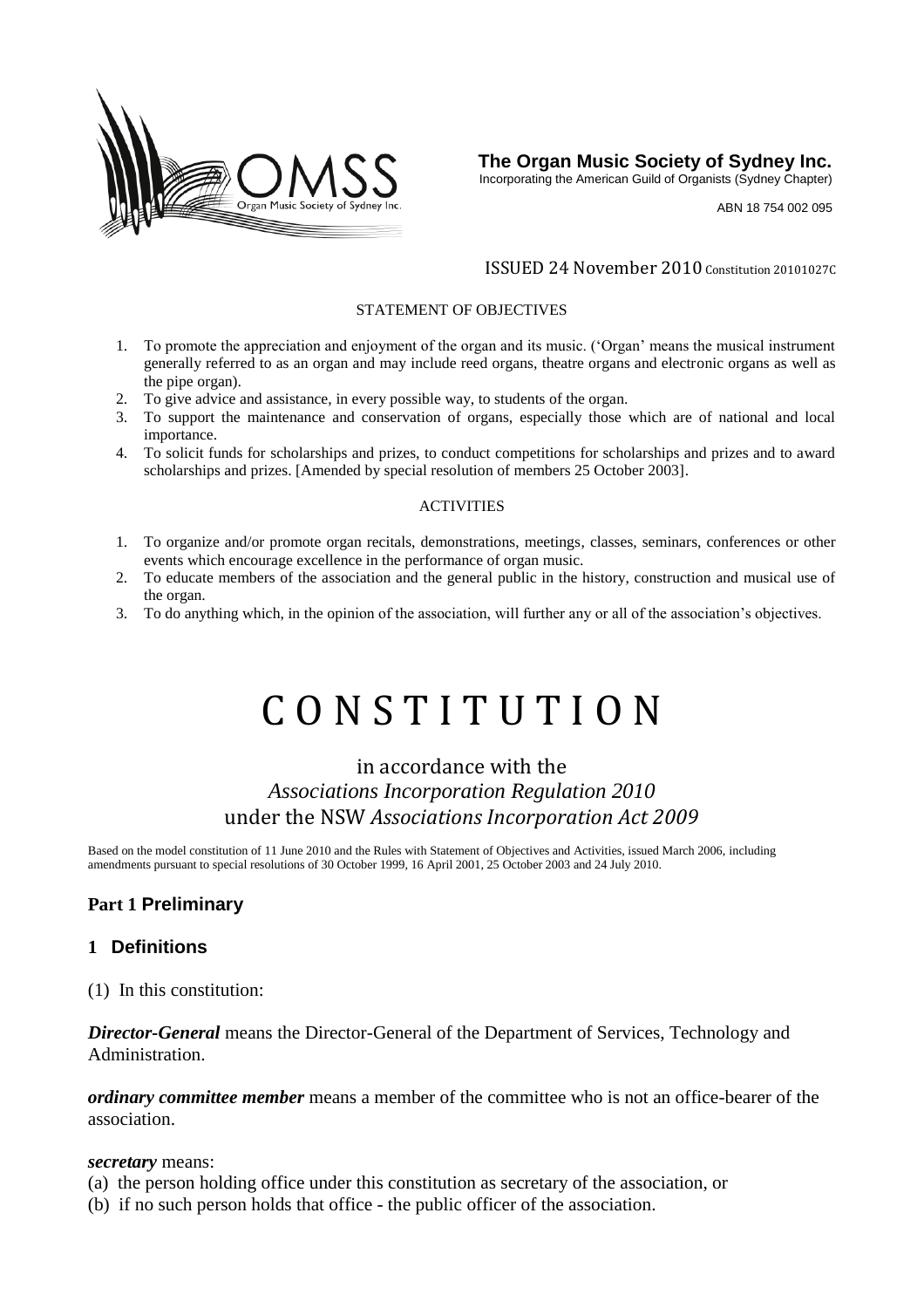*special general meeting* means a general meeting of the association other than an annual general meeting.

*the Act* means the *[Associations Incorporation Act 2009](http://www.legislation.nsw.gov.au/xref/inforce/?xref=Type%3Dact%20AND%20Year%3D2009%20AND%20no%3D7&nohits=y)*.

*the Regulation* means the *[Associations Incorporation Regulation 2010](http://www.legislation.nsw.gov.au/xref/inforce/?xref=Type%3Dsubordleg%20AND%20Year%3D2010%20AND%20No%3D238&nohits=y)*.

(2) In this constitution:

(a) a reference to a function includes a reference to a power, authority and duty, and (b) a reference to the exercise of a function includes, if the function is a duty, a reference to the performance of the duty.

(3) The provisions of the *[Interpretation Act 1987](http://www.legislation.nsw.gov.au/xref/inforce/?xref=Type%3Dact%20AND%20Year%3D1987%20AND%20no%3D15&nohits=y)* apply to and in respect of this constitution in the same manner as those provisions would so apply if this constitution were an instrument made under the Act.

# **Part 2 Membership**

# **2 Membership generally**

(1) A person is eligible to be a member of the association if:

(a) the person is a natural person, and

(b) the person has been nominated and approved for membership of the association in accordance with clause 3.

(2) A person is taken to be a member of the association if:

(a) the person is a natural person, and

(b) the person was:

(i) in the case of an unincorporated body that is registered as the association - a member of that unincorporated body immediately before the registration of the association, or

(ii) in the case of an association that is amalgamated to form the relevant association - a member of that other association immediately before the amalgamation, or

(iii) in the case of a registrable corporation that is registered as an association - a member of the registrable corporation immediately before that entity was registered as an association.

(3) A person is taken to be a member of the association if the person was one of the individuals on whose behalf an application for registration of the association under section 6 (1) (a) of the Act was made.

# **3 Nomination for membership**

(1) A nomination of a person for membership of the association:

(a) must be made by the applicant in writing in the application form for membership last approved by the committee or in such other form as the committee, either generally or in any particular case, may approve, and

(b) must be lodged, together with the sum payable under these rules by a member as entrance fee and annual subscription, with the secretary of the association.

(2) As soon as practicable after receiving a nomination for membership, the secretary must refer the nomination to the committee which is to determine whether to approve or to reject the nomination.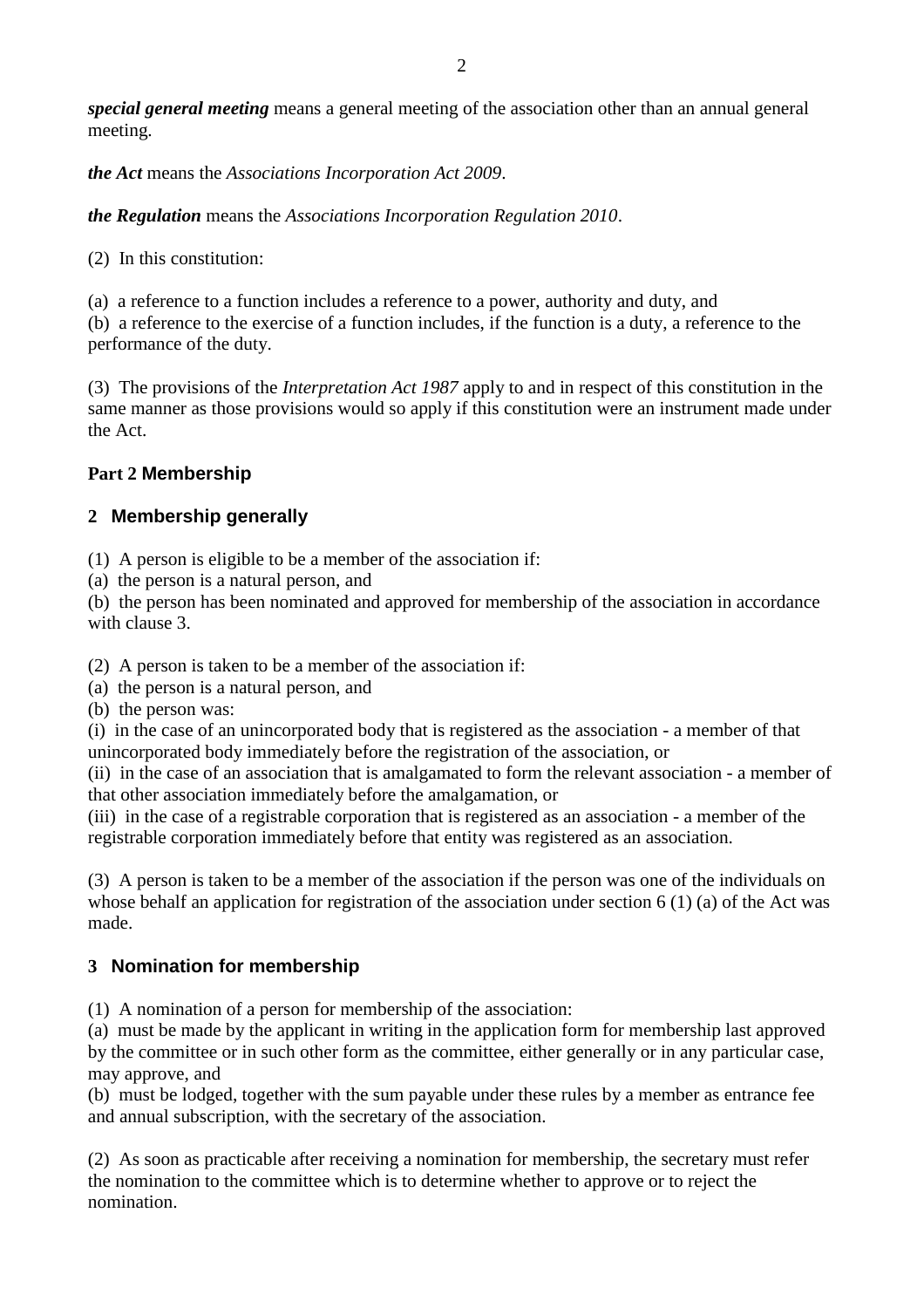(3) As soon as practicable after the committee makes that determination, the secretary must:

(a) notify the nominee, in writing, that the committee approved or rejected the nomination (whichever is applicable), and

(b) if the committee rejected the nomination, within a reasonable time refund to the nominee the sum paid under these rules by the nominee as entrance fee and annual subscription.

(4) The secretary must, on acceptance of the nomination, enter or cause to be entered the nominee's name in the register of members and, on the name being so entered, the nominee becomes a member of the association. [Clause 3 amended by special resolution of members 24 July 2010].

# **4 Cessation of membership**

A person ceases to be a member of the association if the person:

- (a) dies, or
- (b) resigns membership, or
- (c) is expelled from the association, or
- (d) fails to pay the annual membership fee under clause 8 within 3 months after the fee is due.

# **5 Membership entitlements not transferable**

A right, privilege or obligation which a person has by reason of being a member of the association:

(a) is not capable of being transferred or transmitted to another person, and

(b) terminates on cessation of the person's membership.

# **6 Resignation of membership**

(1) A member of the association may resign from membership of the association by first giving to the secretary written notice of at least one month (or such other period as the committee may determine) of the member's intention to resign and, on the expiration of the period of notice, the member ceases to be a member.

(2) If a member of the association ceases to be a member under subclause (1), and in every other case where a member ceases to hold membership, the secretary must make an appropriate entry in the register of members recording the date on which the member ceased to be a member.

# **7 Register of members**

(1) The public officer of the association must establish and maintain a register of members of the association specifying the name and postal or residential address of each person who is a member of the association together with the date on which the person became a member.

- (2) The register of members must be kept in New South Wales:
- (a) at the main premises of the association, or
- (b) if the association has no premises, at the association's official address.

(3) The register of members must be open for inspection, free of charge, by any member of the association at any reasonable hour.

(4) A member of the association may obtain a copy of any part of the register on payment of a fee of not more than \$1 for each page copied.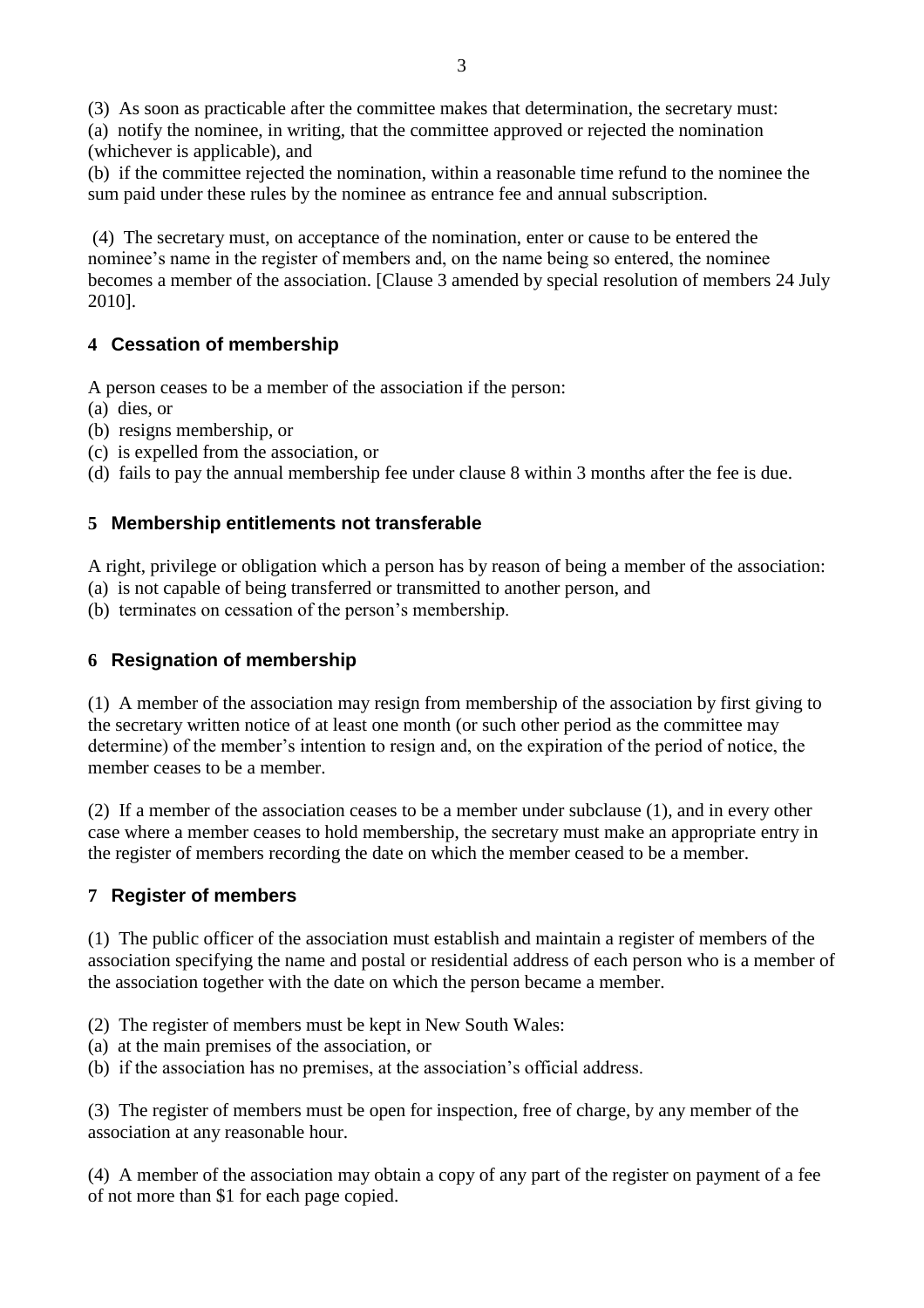(5) If a member requests that any information contained on the register about the member (other than the member's name) not be available for inspection, that information must not be made available for inspection.

(6) A member must not use information about a person obtained from the register to contact or send material to the person, other than for:

(a) the purposes of sending the person a newsletter, a notice in respect of a meeting or other event relating to the association or other material relating to the association, or

(b) any other purpose necessary to comply with a requirement of the Act or the Regulation.

## **8 Fees and subscriptions**

(1) A member of the association must, on admission to membership, pay to the association an annual membership fee, renewable before 1 September each year, of \$40 or, if some other amount is determined by the committee, that other amount. [Amended by special resolution of members 30 October 1999].

## **9 Members' liabilities**

The liability of a member of the association to contribute towards the payment of the debts and liabilities of the association or the costs, charges and expenses of the winding up of the association is limited to the amount, if any, unpaid by the member in respect of membership of the association as required by clause 8.

#### **10 Resolution of disputes**

(1) A dispute between a member and another member (in their capacity as members) of the association, or a dispute between a member or members and the association, are to be referred to a community justice centre for mediation under the *[Community Justice Centres Act 1983.](http://www.legislation.nsw.gov.au/xref/inforce/?xref=Type%3Dact%20AND%20Year%3D1983%20AND%20no%3D127&nohits=y)*

(2) If a dispute is not resolved by mediation within 3 months of the referral to a community justice centre, the dispute is to be referred to arbitration.

(3) The *[Commercial Arbitration Act 1984](http://www.legislation.nsw.gov.au/xref/inforce/?xref=Type%3Dact%20AND%20Year%3D1984%20AND%20no%3D160&nohits=y)* applies to any such dispute referred to arbitration.

#### **11 Disciplining of members**

- (1) A complaint may be made to the committee by any person that a member of the association:
- (a) has refused or neglected to comply with a provision or provisions of this constitution, or
- (b) has wilfully acted in a manner prejudicial to the interests of the association.

(2) The committee may refuse to deal with a complaint if it considers the complaint to be trivial or vexatious in nature.

(3) If the committee decides to deal with the complaint, the committee:

(a) must cause notice of the complaint to be served on the member concerned, and

(b) must give the member at least 14 days from the time the notice is served within which to make submissions to the committee in connection with the complaint, and

(c) must take into consideration any submissions made by the member in connection with the complaint.

(4) The committee may, by resolution, expel the member from the association or suspend the member from membership of the association if, after considering the complaint and any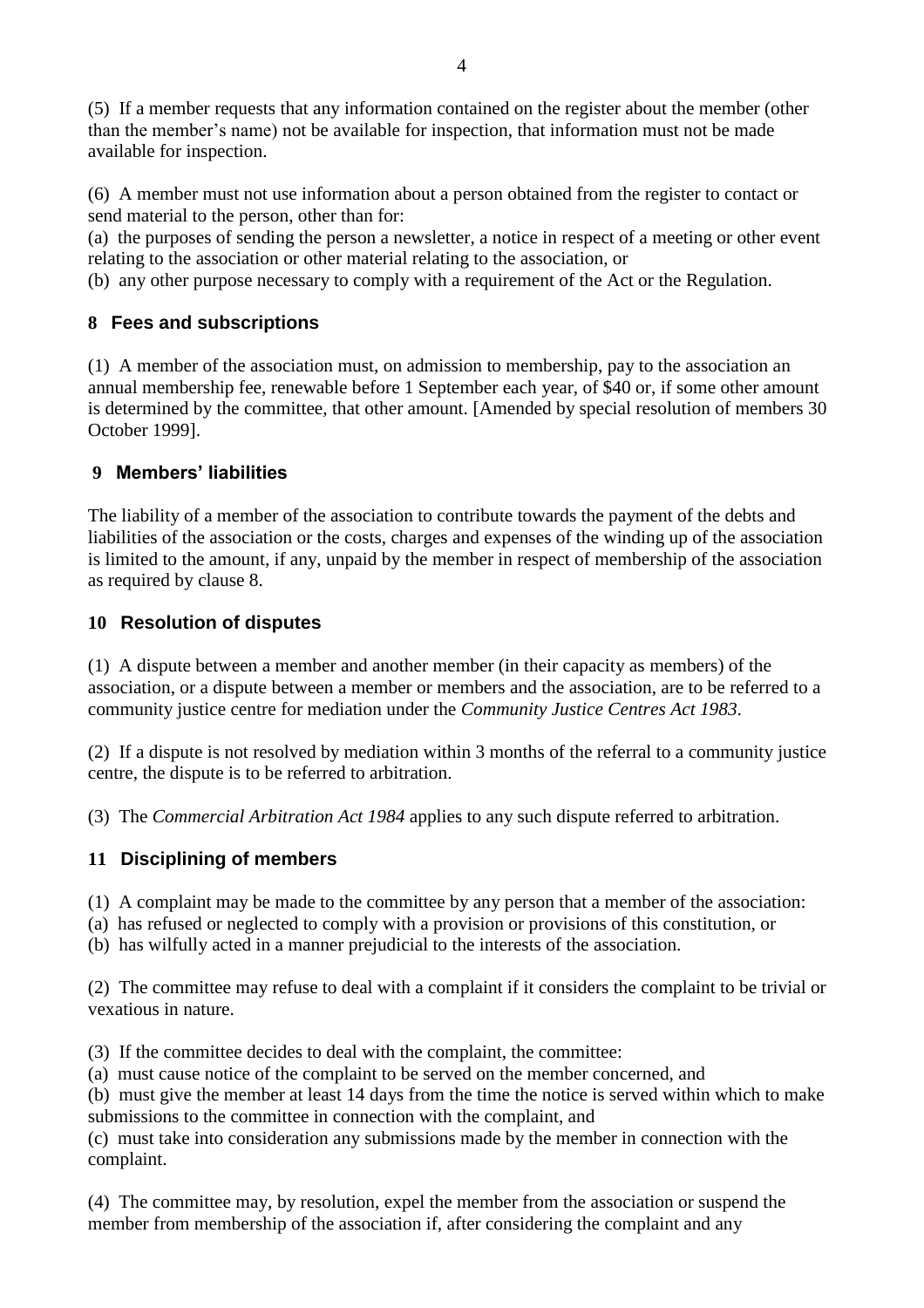submissions made in connection with the complaint, it is satisfied that the facts alleged in the complaint have been proved and the expulsion or suspension is warranted in the circumstances.

(5) If the committee expels or suspends a member, the secretary must, within 7 days after the action is taken, cause written notice to be given to the member of the action taken, of the reasons given by the committee for having taken that action and of the member's right of appeal under clause 12.

(6) The expulsion or suspension does not take effect:

(a) until the expiration of the period within which the member is entitled to appeal against the resolution concerned, or

(b) if within that period the member exercises the right of appeal, unless and until the association confirms the resolution under clause 12,

whichever is the later.

# **12 Right of appeal of disciplined member**

(1) A member may appeal to the association in general meeting against a resolution of the committee under clause 11, within 7 days after notice of the resolution is served on the member, by lodging with the secretary a notice to that effect.

(2) The notice may, but need not, be accompanied by a statement of the grounds on which the member intends to rely for the purposes of the appeal.

(3) On receipt of a notice from a member under subclause (1), the secretary must notify the committee which is to convene a general meeting of the association to be held within 28 days after the date on which the secretary received the notice.

(4) At a general meeting of the association convened under subclause (3):

(a) no business other than the question of the appeal is to be transacted, and

(b) the committee and the member must be given the opportunity to state their respective cases orally or in writing, or both, and

(c) the members present are to vote by secret ballot on the question of whether the resolution should be confirmed or revoked.

(5) The appeal is to be determined by a simple majority of votes cast by members of the association.

# **Part 3 The committee**

# **13 Powers of the committee**

Subject to the Act, the Regulation and this constitution and to any resolution passed by the association in general meeting, the committee:

(a) is to control and manage the affairs of the association, and

(b) may exercise all such functions as may be exercised by the association, other than those functions that are required by this constitution to be exercised by a general meeting of members of the association, and

(c) has power to perform all such acts and do all such things as appear to the committee to be necessary or desirable for the proper management of the affairs of the association.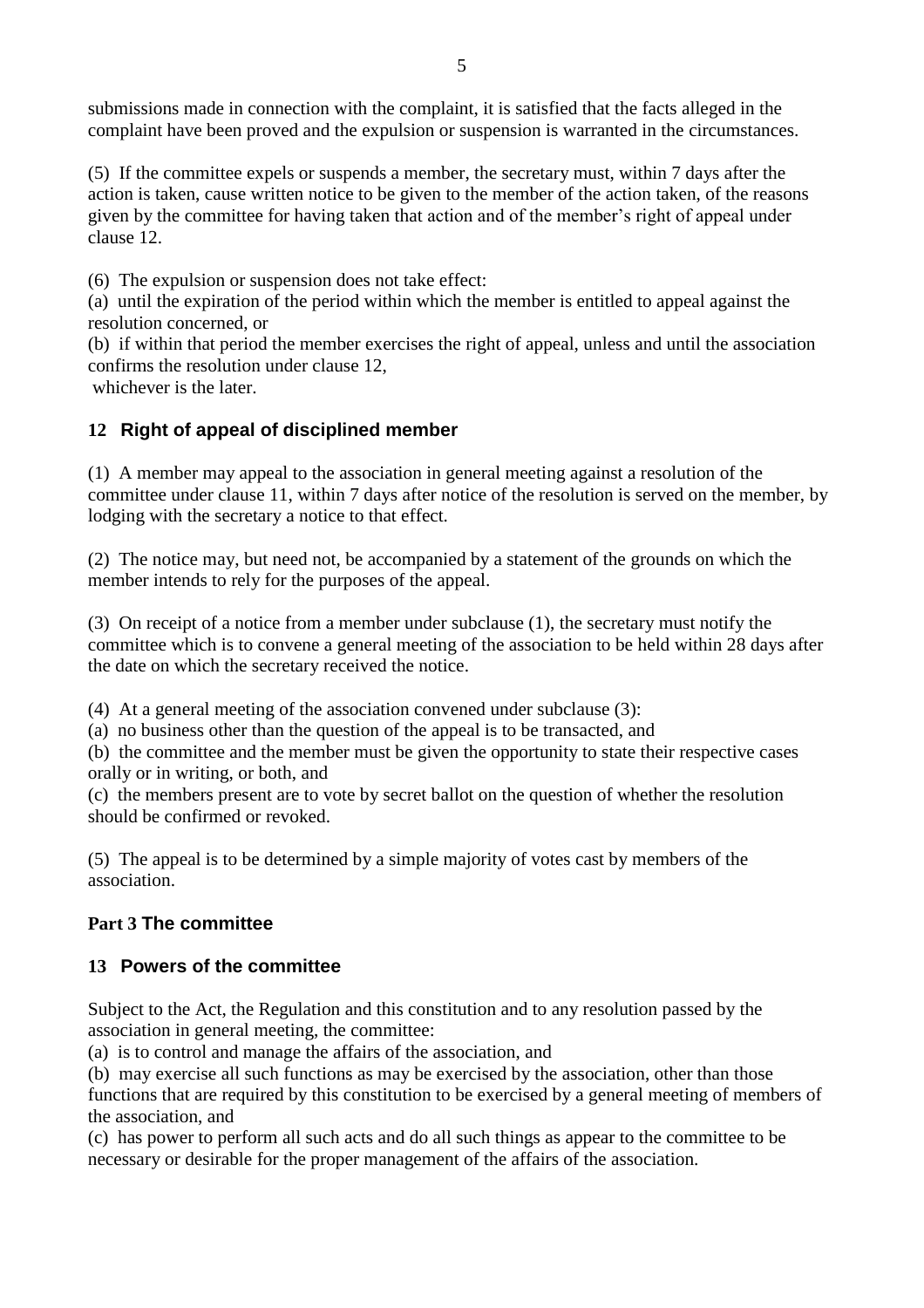# **14 Composition and membership of committee**

- (1) The committee is to consist of:
- (a) the office-bearers of the association, and
- (b) five ordinary committee members, each of whom is to be elected at the annual general meeting of the association under clause 15.
- (2) The office-bearers of the association are as follows:
- (a) the president,
- (b) the 2 vice-presidents,
- (c) the treasurer,
- (d) the secretary.

(3) A committee member may hold up to 2 offices (other than both the president and vice-president offices).

(4) Each member of the committee is, subject to this constitution, to hold office until the conclusion of the annual general meeting following the date of the member's election, but is eligible for re-election. The president may be elected to that office for a maximum of 5 successive terms, but may subsequently be elected as another office-bearer or ordinary committee member. A retiring president may be re-elected to the office of president only after 6 years have elapsed. [Subclauses 1(b), 2(b) and (4) amended by special resolution of members 16 April 2001. Subclause (4) subsequently amended by special resolution of members 24 July 2010].

## **15 Election of committee members**

(1) Nominations of candidates for election as office-bearers of the association or as ordinary committee members:

(a) must be made in writing, signed by 2 members of the association and accompanied by the written consent of the candidate (which may be endorsed on the form of the nomination), and (b) must be delivered to the secretary of the association at least 7 days before the date fixed for the holding of the annual general meeting at which the election is to take place.

(2) If insufficient nominations are received to fill all vacancies on the committee, the candidates nominated are taken to be elected and further nominations are to be received at the annual general meeting.

(3) If insufficient further nominations are received, any vacant positions remaining on the committee are taken to be casual vacancies.

(4) If the number of nominations received is equal to the number of vacancies to be filled, the persons nominated are taken to be elected.

(5) If the number of nominations received exceeds the number of vacancies to be filled, a ballot is to be held.

(6) The ballot for the election of office-bearers and ordinary committee members of the committee is to be conducted at the annual general meeting in such usual and proper manner as the committee may direct.

(7) A person nominated as a candidate for election as an office-bearer or as an ordinary committee member of the association must be a member of the association.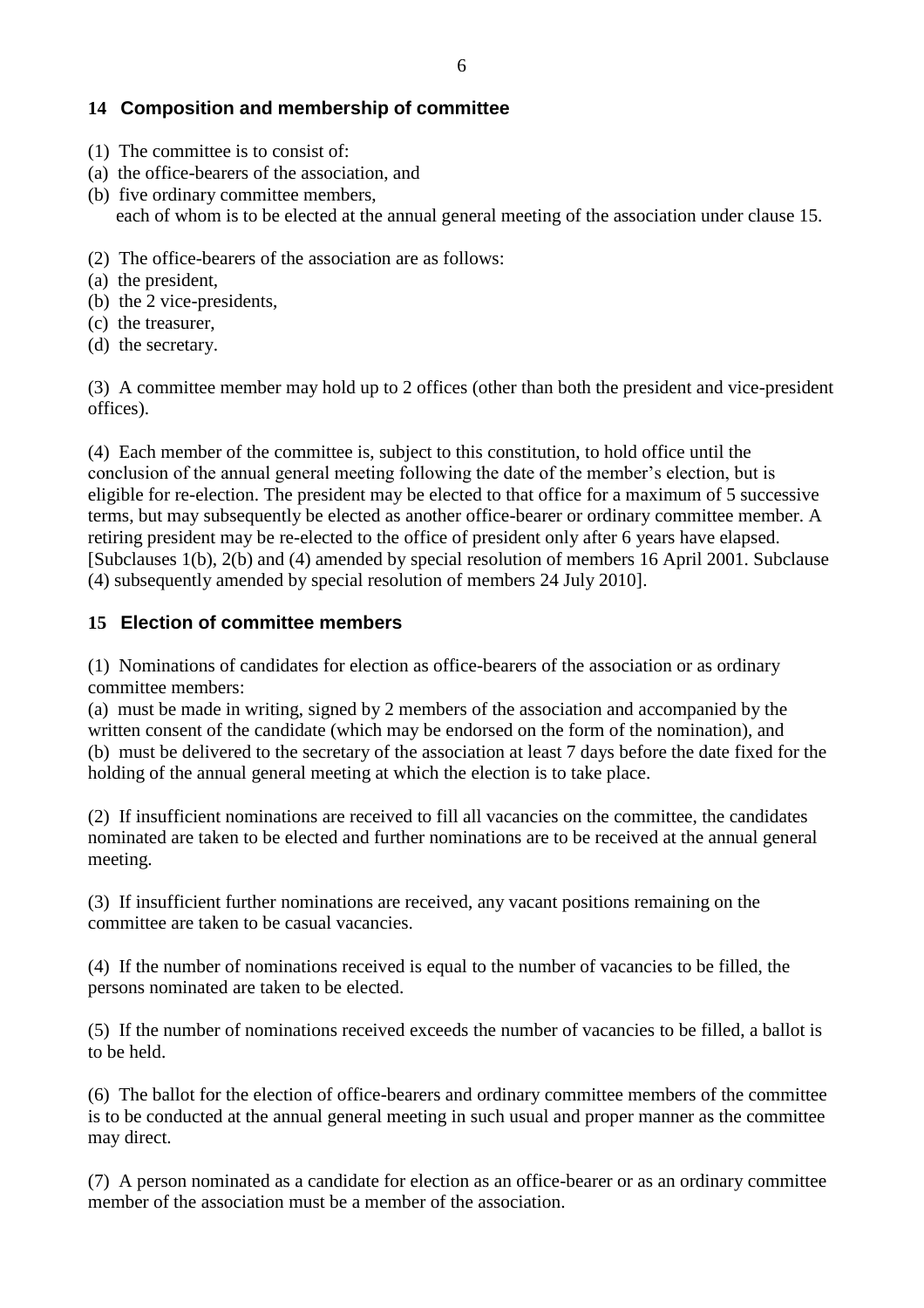# **16 Secretary**

(1) The secretary of the association must, as soon as practicable after being appointed as secretary, lodge notice with the association of his or her address.

(2) It is the duty of the secretary to keep minutes of:

(a) all appointments of office-bearers and members of the committee, and

(b) the names of members of the committee present at a committee meeting or a general meeting, and

(c) all proceedings at committee meetings and general meetings.

(3) Minutes of proceedings at a meeting must be signed by the chairperson of the meeting or by the chairperson of the next succeeding meeting.

# **17 Treasurer**

It is the duty of the treasurer of the association to ensure:

(a) that all money due to the association is collected and received and that all payments authorised by the association are made, and

(b) that correct books and accounts are kept showing the financial affairs of the association,

including full details of all receipts and expenditure connected with the activities of the association.

# **18 Casual vacancies**

(1) In the event of a casual vacancy occurring in the membership of the committee, the committee may appoint a member of the association to fill the vacancy and the member so appointed is to hold office, subject to this constitution, until the conclusion of the annual general meeting next following the date of the appointment.

(2) A casual vacancy in the office of a member of the committee occurs if the member:

(a) dies, or

(b) ceases to be a member of the association, or

(c) becomes an insolvent under administration within the meaning of the *[Corporations Act 2001](http://www.comlaw.gov.au/)* of the Commonwealth, or

(d) resigns office by notice in writing given to the secretary, or

(e) is removed from office under clause 19, or

(f) becomes a mentally incapacitated person, or

(g) is absent without the consent of the committee from 3 consecutive meetings of the committee, or

(h) is convicted of an offence involving fraud or dishonesty for which the maximum penalty on conviction is imprisonment for not less than 3 months, or

(i) is prohibited from being a director of a company under Part 2D.6 (Disqualification from managing corporations) of the *[Corporations Act 2001](http://www.comlaw.gov.au/)* of the Commonwealth.

# **19 Removal of committee members**

(1) The association in general meeting may by resolution remove any member of the committee from the office of member before the expiration of the member's term of office and may by resolution appoint another person to hold office until the expiration of the term of office of the member so removed.

(2) If a member of the committee to whom a proposed resolution referred to in subclause (1) relates makes representations in writing to the secretary or president (not exceeding a reasonable length)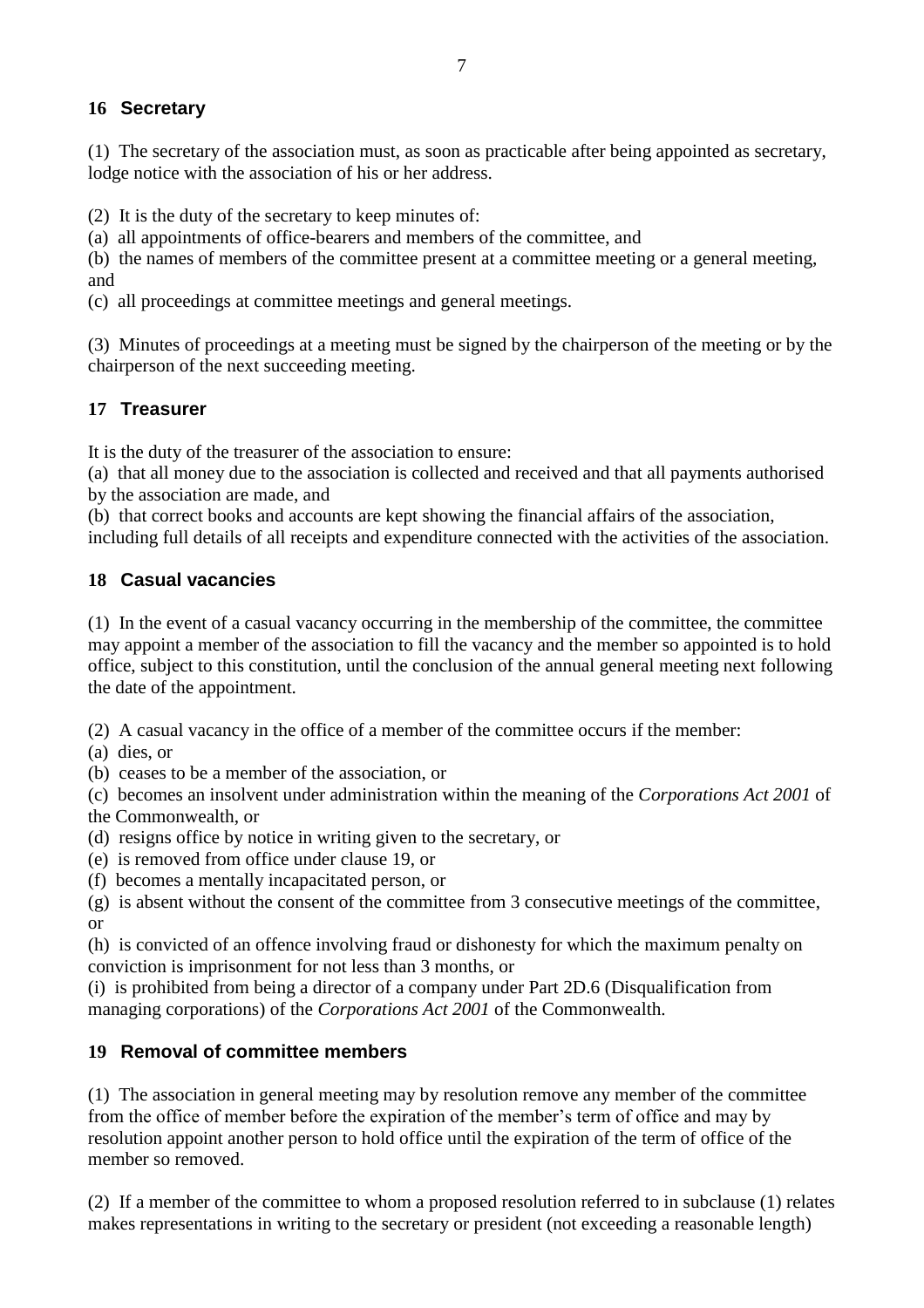and requests that the representations be notified to the members of the association, the secretary or the president may send a copy of the representations to each member of the association or, if the representations are not so sent, the member is entitled to require that the representations be read out at the meeting at which the resolution is considered.

# **20 Committee meetings and quorum**

(1) The committee must meet at least 3 times in each period of 12 months at such place and time as the committee may determine.

(2) Additional meetings of the committee may be convened by the president or by any member of the committee.

(3) Oral or written notice of a meeting of the committee must be given by the secretary to each member of the committee at least 48 hours (or such other period as may be unanimously agreed on by the members of the committee) before the time appointed for the holding of the meeting.

(4) Notice of a meeting given under subclause (3) must specify the general nature of the business to be transacted at the meeting and no business other than that business is to be transacted at the meeting, except business which the committee members present at the meeting unanimously agree to treat as urgent business.

(5) Any 3 members of the committee constitute a quorum for the transaction of the business of a meeting of the committee.

(6) No business is to be transacted by the committee unless a quorum is present and if, within half an hour of the time appointed for the meeting, a quorum is not present, the meeting is to stand adjourned to the same place and at the same hour of the same day in the following week.

(7) If at the adjourned meeting a quorum is not present within half an hour of the time appointed for the meeting, the meeting is to be dissolved.

(8) At a meeting of the committee:

(a) the president or, in the president's absence, one of the vice-presidents is to preside, or

(b) if the president and the vice-presidents are absent or unwilling to act, such one of the remaining members of the committee as may be chosen by the members present at the meeting is to preside.

#### **21 Delegation by committee to sub-committee**

(1) The committee may, by instrument in writing, delegate to one or more sub-committees (consisting of such member or members of the association as the committee thinks fit) the exercise of such of the functions of the committee as are specified in the instrument, other than:

- (a) this power of delegation, and
- (b) a function which is a duty imposed on the committee by the Act or by any other law.

(2) A function the exercise of which has been delegated to a sub-committee under this clause may, while the delegation remains unrevoked, be exercised from time to time by the sub-committee in accordance with the terms of the delegation.

(3) A delegation under this clause may be made subject to such conditions or limitations as to the exercise of any function, or as to time or circumstances, as may be specified in the instrument of delegation.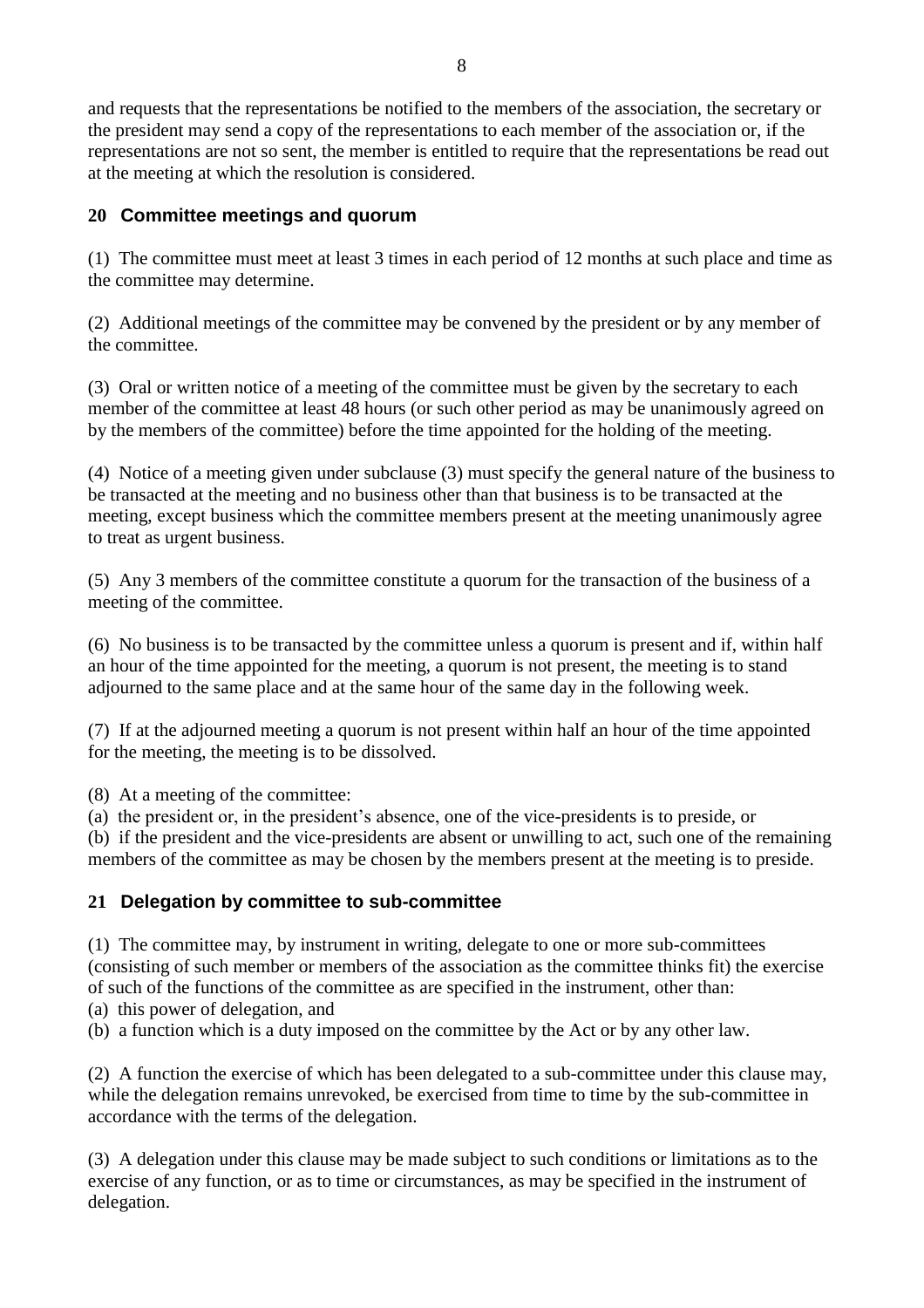(4) Despite any delegation under this clause, the committee may continue to exercise any function delegated.

(5) Any act or thing done or suffered by a sub-committee acting in the exercise of a delegation under this clause has the same force and effect as it would have if it had been done or suffered by the committee.

(6) The committee may, by instrument in writing, revoke wholly or in part any delegation under this clause.

(7) A sub-committee may meet and adjourn as it thinks proper.

## **22 Voting and decisions**

(1) Questions arising at a meeting of the committee or of any sub-committee appointed by the committee are to be determined by a majority of the votes of members of the committee or subcommittee present at the meeting.

(2) Each member present at a meeting of the committee or of any sub-committee appointed by the committee (including the person presiding at the meeting) is entitled to one vote but, in the event of an equality of votes on any question, the person presiding may exercise a second or casting vote.

(3) Subject to clause 20 (5), the committee may act despite any vacancy on the committee.

(4) Any act or thing done or suffered, or purporting to have been done or suffered, by the committee or by a sub-committee appointed by the committee, is valid and effectual despite any defect that may afterwards be discovered in the appointment or qualification of any member of the committee or sub-committee.

#### **Part 4 General meetings**

#### **23 Annual general meetings—holding of**

(1) The association must hold its first annual general meeting within 18 months after its registration under the Act.

(2) The association must hold its annual general meetings:

(a) within 6 months after the close of the association's financial year, or

(b) within such later time as may be allowed by the Director-General or prescribed by the Regulation.

#### **24 Annual general meetings—calling of and business at**

(1) The annual general meeting of the association is, subject to the Act and to clause 23, to be convened on such date and at such place and time as the committee thinks fit.

(2) In addition to any other business which may be transacted at an annual general meeting, the business of an annual general meeting is to include the following:

(a) to confirm the minutes of the last preceding annual general meeting and of any special general meeting held since that meeting,

(b) to receive from the committee reports on the activities of the association during the last preceding financial year,

(c) to elect office-bearers of the association and ordinary committee members,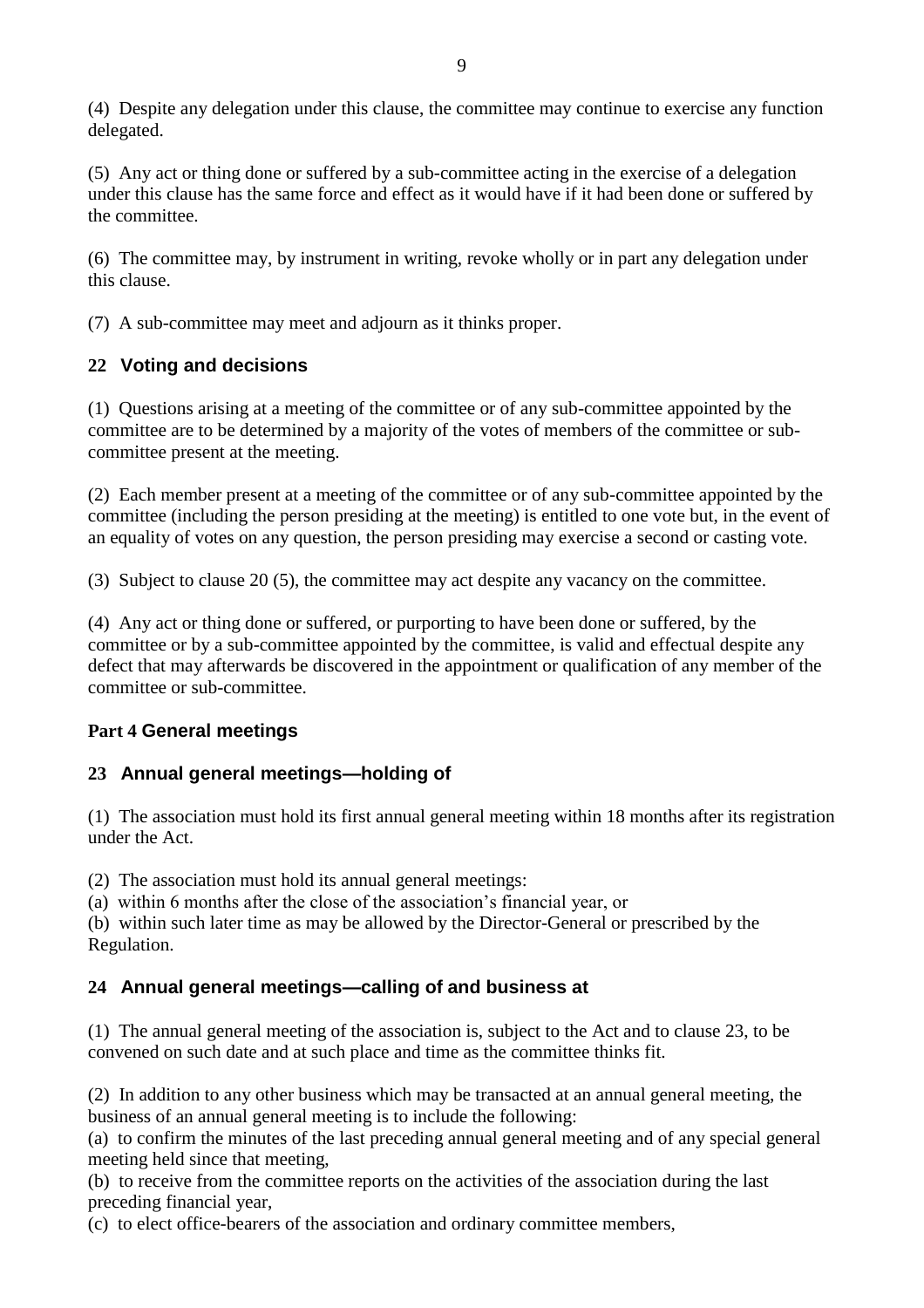(3) An annual general meeting must be specified as such in the notice convening it.

# **25 Special general meetings—calling of**

(1) The committee may, whenever it thinks fit, convene a special general meeting of the association.

(2) The committee must, on the requisition in writing of at least 5 per cent of the total number of members, convene a special general meeting of the association.

(3) A requisition of members for a special general meeting:

(a) must state the purpose or purposes of the meeting, and

(b) must be signed by the members making the requisition, and

(c) must be lodged with the secretary, and

(d) may consist of several documents in a similar form, each signed by one or more of the members making the requisition.

(4) If the committee fails to convene a special general meeting to be held within 1 month after that date on which a requisition of members for the meeting is lodged with the secretary, any one or more of the members who made the requisition may convene a special general meeting to be held not later than 3 months after that date.

(5) A special general meeting convened by a member or members as referred to in subclause (4) must be convened as nearly as is practicable in the same manner as general meetings are convened by the committee.

# **26 Notice**

(1) Except if the nature of the business proposed to be dealt with at a general meeting requires a special resolution of the association, the secretary must, at least 14 days before the date fixed for the holding of the general meeting, give a notice to each member specifying the place, date and time of the meeting and the nature of the business proposed to be transacted at the meeting.

(2) If the nature of the business proposed to be dealt with at a general meeting requires a special resolution of the association, the secretary must, at least 21 days before the date fixed for the holding of the general meeting, cause notice to be given to each member specifying, in addition to the matter required under subclause (1), the intention to propose the resolution as a special resolution.

(3) No business other than that specified in the notice convening a general meeting is to be transacted at the meeting except, in the case of an annual general meeting, business which may be transacted under clause 24 (2).

(4) A member desiring to bring any business before a general meeting may give notice in writing of that business to the secretary who must include that business in the next notice calling a general meeting given after receipt of the notice from the member.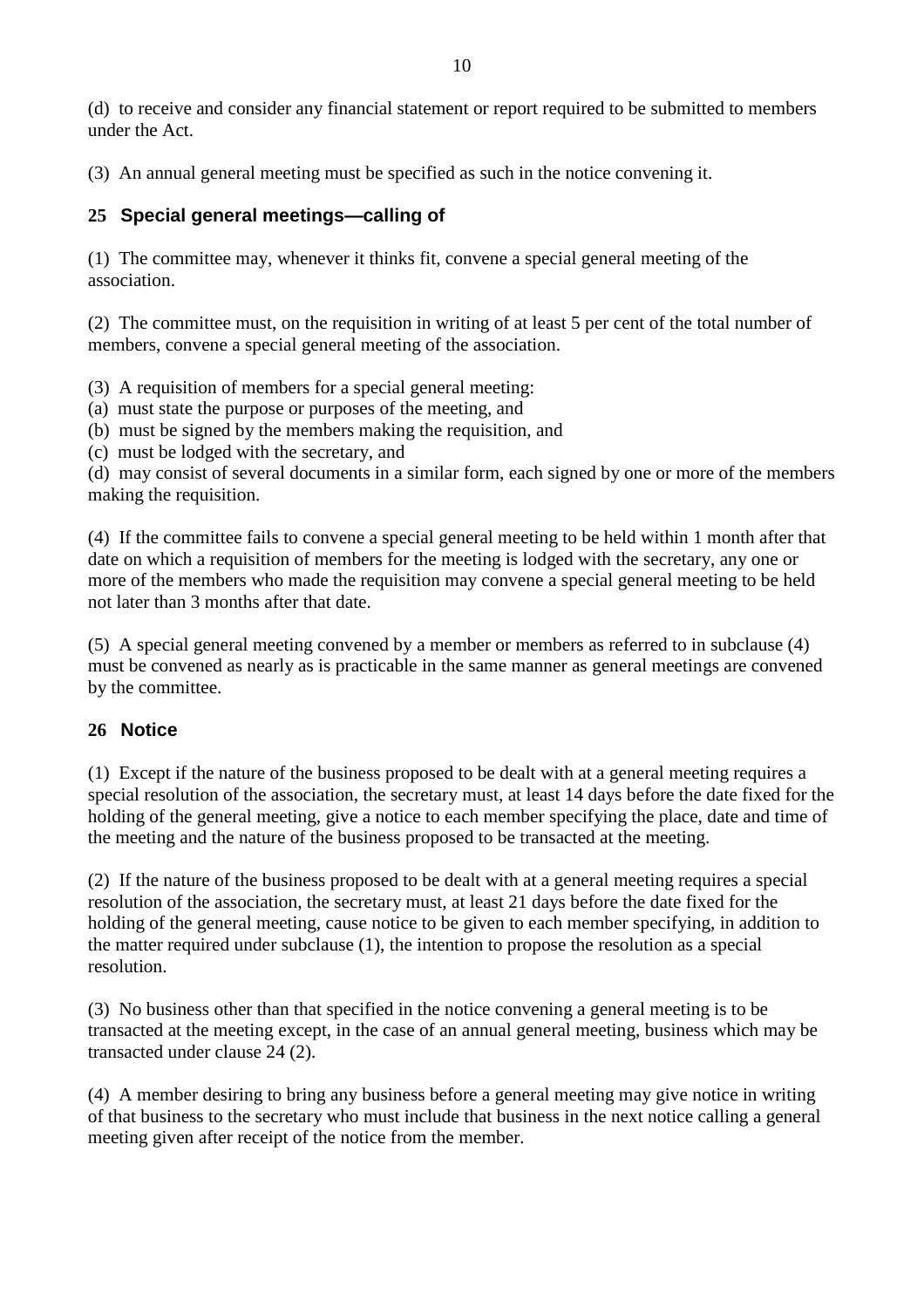# **27 Quorum for general meetings**

(1) No item of business is to be transacted at a general meeting unless a quorum of members entitled under this constitution to vote is present during the time the meeting is considering that item.

(2) Five members present (being members entitled under this constitution to vote at a general meeting) constitute a quorum for the transaction of the business of a general meeting.

(3) If within half an hour after the appointed time for the commencement of a general meeting a quorum is not present, the meeting:

(a) if convened on the requisition of members, is to be dissolved, and

(b) in any other case, is to stand adjourned to the same day in the following week at the same time and (unless another place is specified at the time of the adjournment by the person presiding at the meeting or communicated by written notice to members given before the day to which the meeting is adjourned) at the same place.

(4) If at the adjourned meeting a quorum is not present within half an hour after the time appointed for the commencement of the meeting, the members present (being at least 3) are to constitute a quorum.

## **28 Presiding member**

(1) The president or, in the president's absence, a vice-president, is to preside as chairperson at each general meeting of the association.

(2) If the president and the vice-presidents are absent or unwilling to act, the members present must elect one of their number to preside as chairperson at the meeting.

# **29 Adjournment**

(1) The chairperson of a general meeting at which a quorum is present may, with the consent of the majority of members present at the meeting, adjourn the meeting from time to time and place to place, but no business is to be transacted at an adjourned meeting other than the business left unfinished at the meeting at which the adjournment took place.

(2) If a general meeting is adjourned for 14 days or more, the secretary must give written or oral notice of the adjourned meeting to each member of the association stating the place, date and time of the meeting and the nature of the business to be transacted at the meeting.

(3) Except as provided in subclauses (1) and (2), notice of an adjournment of a general meeting or of the business to be transacted at an adjourned meeting is not required to be given.

#### **30 Making of decisions**

(1) A question arising at a general meeting of the association is to be determined by either:

(a) a show of hands, or

(b) if on the motion of the chairperson or if 5 or more members present at the meeting decide that the question should be determined by a written ballot - a written ballot.

(2) If the question is to be determined by a show of hands, a declaration by the chairperson that a resolution has, on a show of hands, been carried or carried unanimously or carried by a particular majority or lost, or an entry to that effect in the minute book of the association, is evidence of the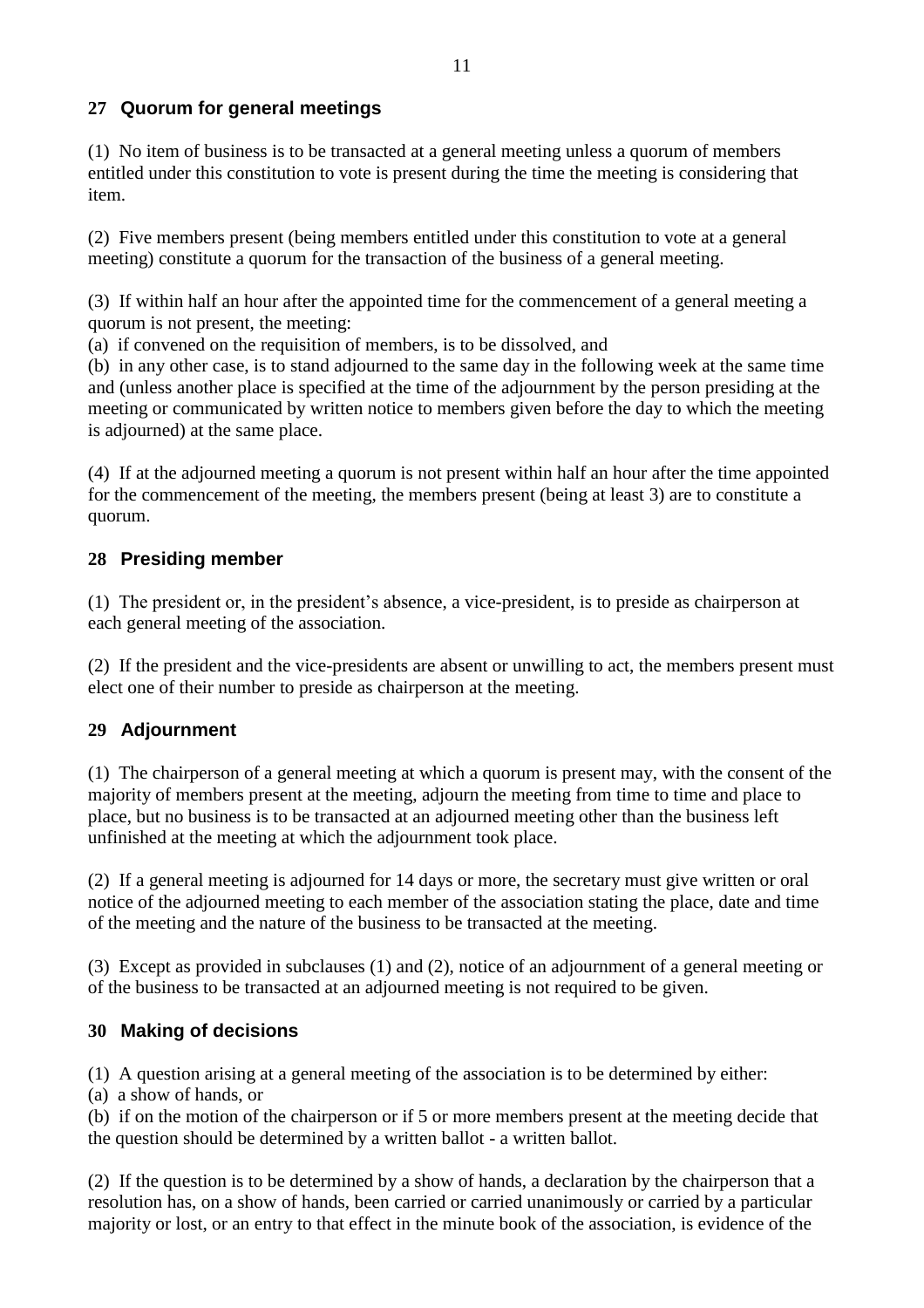fact without proof of the number or proportion of the votes recorded in favour of or against that resolution.

(3) If the question is to be determined by a written ballot, the ballot is to be conducted in accordance with the directions of the chairperson.

# **31 Special resolutions**

A special resolution may only be passed by the association in accordance with section 39 of the Act.

# **32 Voting**

(1) On any question arising at a general meeting of the association a member has one vote only.

(2) In the case of an equality of votes on a question at a general meeting, the chairperson of the meeting is entitled to exercise a second or casting vote.

(3) A member is not entitled to vote at any general meeting of the association unless all money due and payable by the member to the association has been paid.

(4) A member is not entitled to vote at any general meeting of the association if the member is under 18 years of age.

# **33 Proxy votes not permitted**

Proxy voting must not be undertaken at or in respect of a general meeting.

# **34 Postal ballots**

(1) The association may, at the discretion of the committee, hold a postal ballot to determine any issue or proposal (other than an appeal under clause 12).

(2) A postal ballot is to be conducted in accordance with Schedule 3 to the Regulation.

# **Part 5 Miscellaneous**

# **35 Insurance**

(1) The association shall effect and maintain such insurance as may be required by any applicable Act or Regulation.

(2) In addition to the insurance required under subclause (1), the association may effect and maintain other insurance. [Clause 35 amended from model].

# **36 Funds—source**

(1) The funds of the association are to be derived from entrance fees and annual subscriptions of members, donations and, subject to any resolution passed by the association in general meeting, such other sources as the committee determines.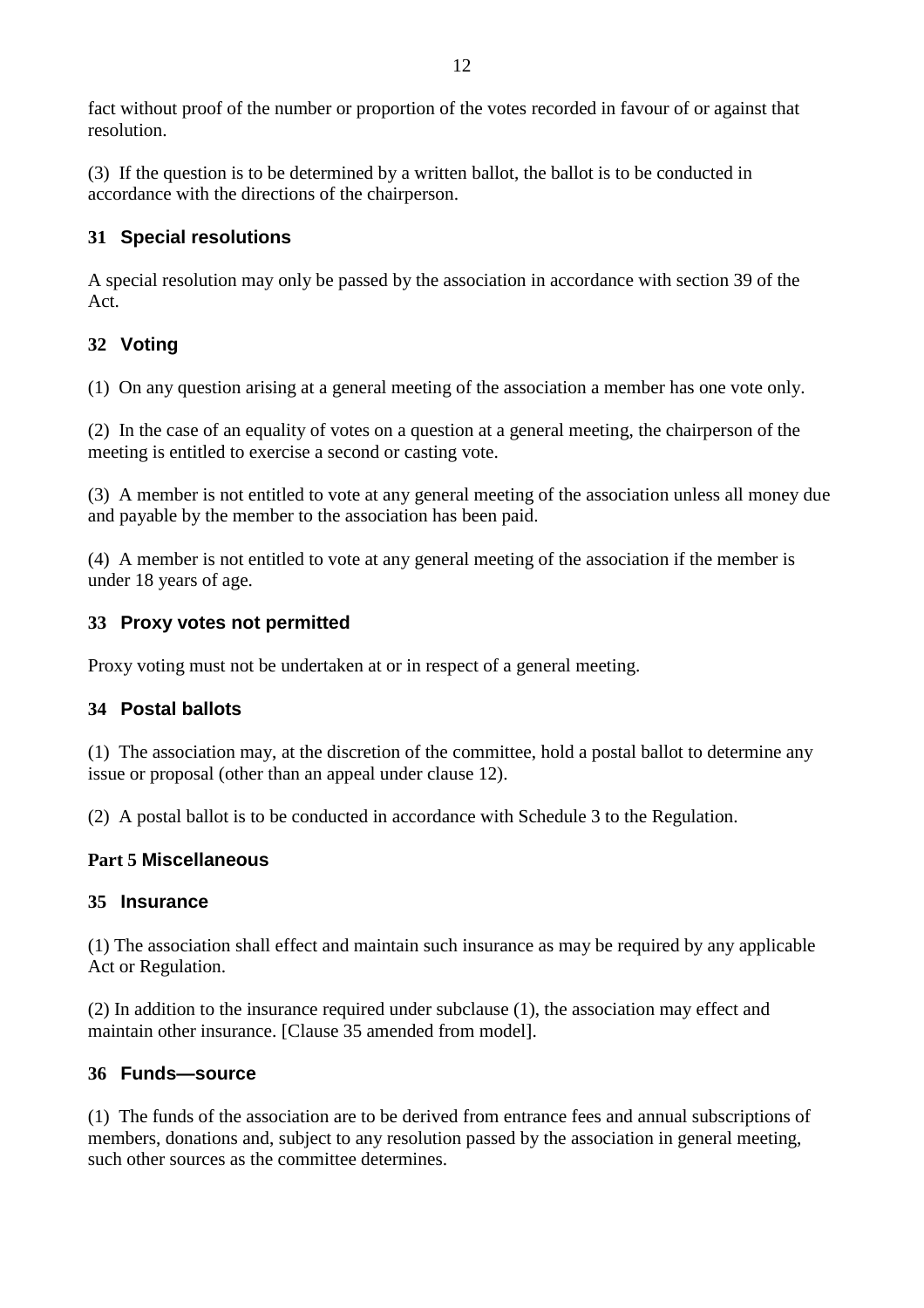(2) All money received by the association must be deposited as soon as practicable and without deduction to the credit of the association's bank or other authorised deposit-taking institution account.

(3) The association must, as soon as practicable after receiving any money, issue an appropriate receipt.

# **37 Funds—management**

(1) Subject to any resolution passed by the association in general meeting, the funds of the association are to be used in pursuance of the objects of the association in such manner as the committee determines.

(2) All cheques, drafts, bills of exchange, promissory notes and other negotiable instruments must be signed by any 2 members of the committee or employees of the association, being members or employees authorised to do so by the committee.

# **38 Change of name, objects and constitution**

An application to the Director-General for registration of a change in the association's name, objects or constitution in accordance with section 10 of the Act is to be made by the public officer or a committee member.

# **39 Custody of books etc**

Except as otherwise provided by this constitution, the public officer must keep in his or her custody or under his or her control all records, books and other documents relating to the association.

#### **40 Inspection of books etc**

(1) The following documents must be open to inspection, free of charge, by a member of the association at any reasonable hour:

- (a) records, books and other financial documents of the association,
- (b) this constitution,
- (c) minutes of all committee meetings and general meetings of the association.

(2) A member of the association may obtain a copy of any of the documents referred to in subclause (1) on payment of a fee of not more than \$1 for each page copied.

# **41 Service of notices**

(1) For the purpose of this constitution, a notice may be served on or given to a person:

(a) by delivering it to the person personally, or

(b) by sending it by pre-paid post to the address of the person, or

(c) by sending it by facsimile transmission or some other form of electronic transmission to an address specified by the person for giving or serving the notice.

(2) For the purpose of this constitution, a notice is taken, unless the contrary is proved, to have been given or served:

(a) in the case of a notice given or served personally, on the date on which it is received by the addressee, and

(b) in the case of a notice sent by pre-paid post, on the date when it would have been delivered in the ordinary course of post, and